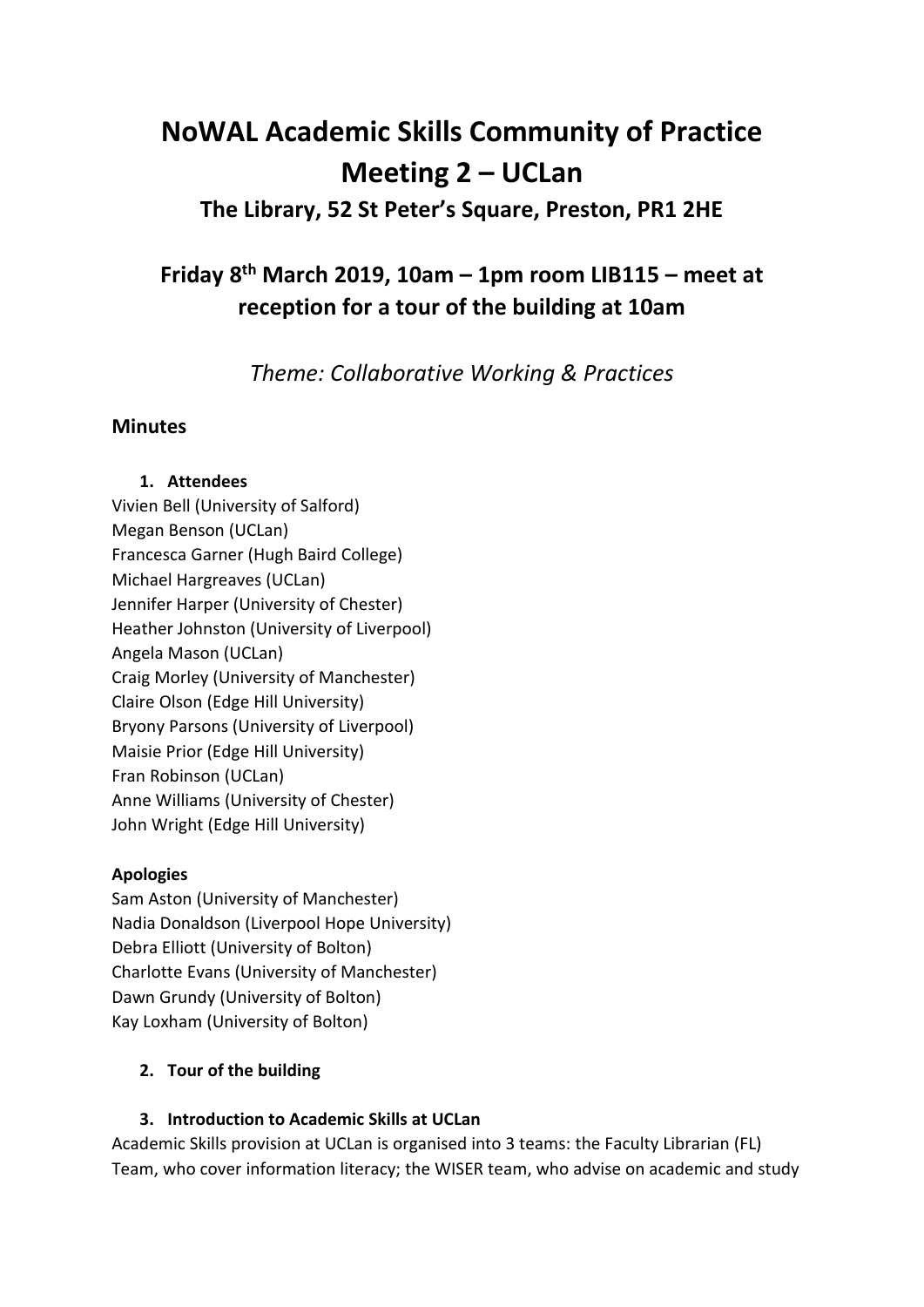skills; and the TELT (Technology Enabled Learning and Teaching) team, who look after digital skills (e.g. how to use Word/Excel/Adobe Illustrator products etc). The FL team and TELT are both based in the library, work with staff as well as students (TELT primarily support staff) and are part of the Learning Information Service. The WISER team are located in another building, primarily work with students and are part of the School of CELT (Centre for Education, Learning and Teaching). There isn't always a great deal of collaboration between the three teams, however there is collaboration on the Dissertation toolkit project (presentation later).

#### **4. Round Table Discussion**

**a. The University of Liverpool are being asked to measure impact and would like to know how other universities do this.**

All members mentioned that they currently ask for feedback in some form after sessions, apart from UCLan, who record the number of students who have attended classroom-based sessions or 1:1s and the duration of these sessions. In the past, UCLan have asked members of academic staff to put together a case study of how interventions from the FL team have impacted particular modules where previously grades had been low due to poor information literacy. Following embedded sessions, the pass rate had considerably increased.

There are questions on the NSS which relate to libraries, so could this be used as showing impact? It is important to also define what aspect of impact you are looking at  $-$  are you trying to measure attainment, retention or academic resilience etc? The University of Manchester (UoM) state that there is a correlation between students who attend My Learning Essentials workshops and who gain higher degree classifications. The group was very interested to see how this is recorded. The UoM state that at the end of each session the student ambassadors take iPads into the session to ask students for feedback on their way out.

#### **Action: Craig Morley to let the group know how the UoM record and measure impact, and direct towards research undertaken by UoM regarding this.**

The University of Chester record attendance at 1:1s and seminars onto the student profile. There is a hope to map these session to the Chester Difference Scheme (this includes volunteering, employability skills etc where points are awarded for these and then a certificate can be awarded after a certain number of points are attained). Feedback about Study Skills sessions is requested once a term via an online link emailed round to attendees. Edge Hill run a Feedback Fortnight for 1:1 sessions where students are asked to rate how confident they felt before the 1:1 and afterwards. Feedback is requested for embedded sessions at sample times during the year. Students attending UniSkills workshops receive a survey via email after every session.

Hugh Baird College collect feedback in the form of a star rating after workshops and using the new live chat feature that they are trialling on the website too.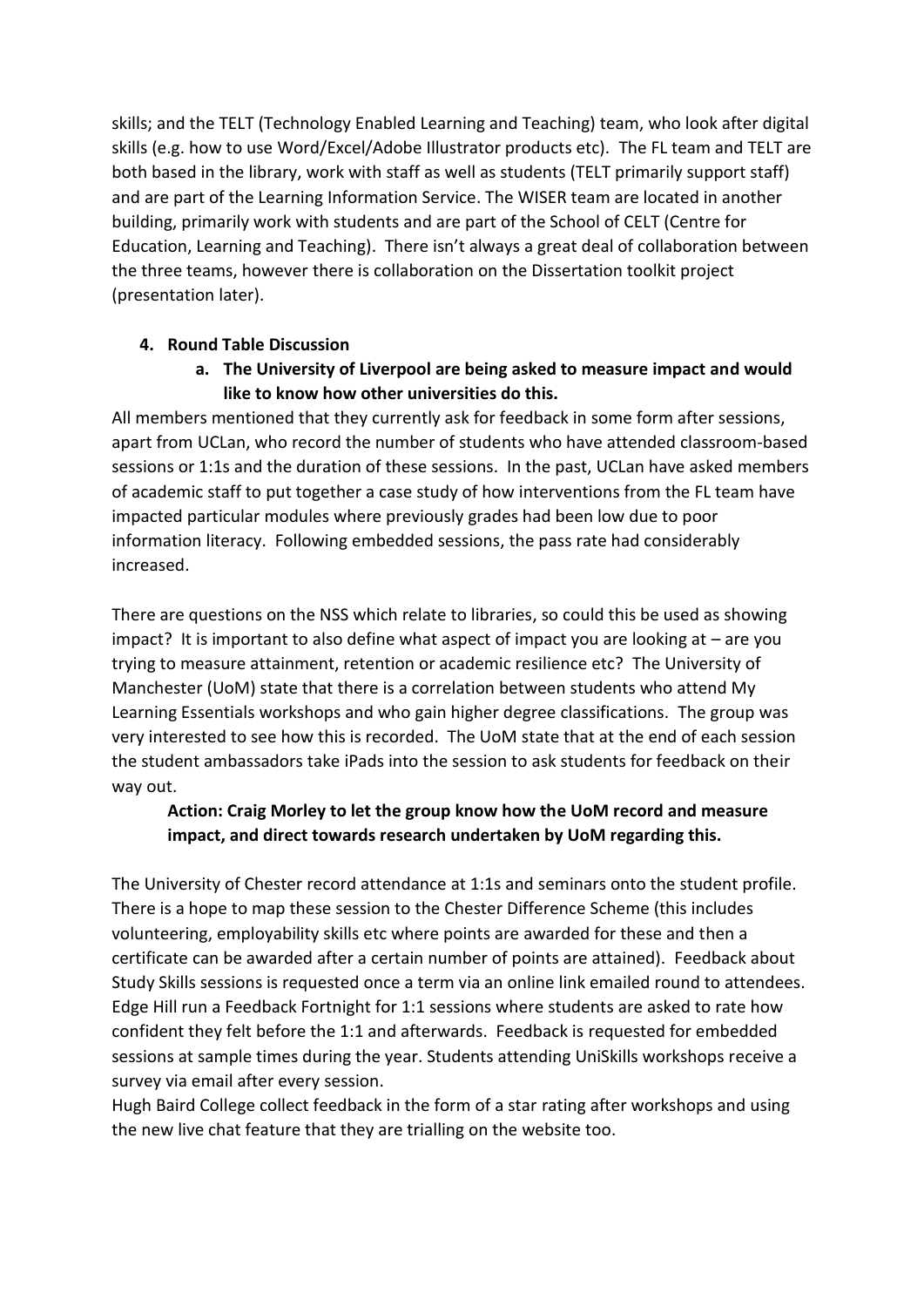**b. University of Chester have recently developed a proforma lesson planning template. This shows how the session is linked into the module, and how it covers the Learning objectives which are set within their Information Literacy Framework (which are based on ANCIL). Do any other institutions use set lesson plans?**

The University of Liverpool use lesson plans for their sessions and My Learning Essentials at UoM have lesson plans prepped for each of the sessions. The lesson plans for My Learning Essentials are all open access too so if you would like to look at these then they are available on the website.

Edge Hill University have undergone changes whereby the Academic Support Division was divided into two teams in 2017: Student Engagement who are student facing and deliver academic writing and information literacy support, and Academic Engagement who liaise with faculty members to promote the wider Library and Learning Services offer. Lesson plans were already in place prior to any changes and have been developed in line with the sessions they offer. There have been no changes to referencing support, either prior or since these changes. Harvard Referencing is supported through Student Engagement, other referencing styles are supported by their faculties.

#### **5. Presentations:**

- **a. Collaborative Working with the School of Nursing with Angela Mason, Lecturer and First Year Nursing Module leader**
- **b. Dissertation provision including pop-up Library**

Please see the attached presentations and a picture which advertised the Dissertation toolkit. If you have any questions about either presentation, please get in touch with [FRobinson3@uclan.ac.uk](mailto:FRobinson3@uclan.ac.uk)

**6. Discussion of theme for next meeting – to be held at Edge Hill in July 2019** The theme of Change Management was suggested by the group in order to learn more about the structural changes within the UniSkills department, including why they have moved away from Faculty-specific support.

#### **Action: Edge Hill to send out a doodle poll of possible dates for the meeting in July**

Following the meeting Edge Hill University have been in touch deciding they are not able to deliver a meeting focusing on 'Change Management'. They stated: 'As we are now a combined service, located together within Catalyst, we will shine a light on this – how we combine academic writing with information literacy etc. We will see if someone from Academic Engagement can briefly explain their role too and obviously offer a tour around our lovely new building.'

#### **7. Any other business**

Salford is hosting the ALDinHE regional symposium on 3<sup>rd</sup> July which is looking at innovative approaches to learning developments. If anyone is interested in attending please register